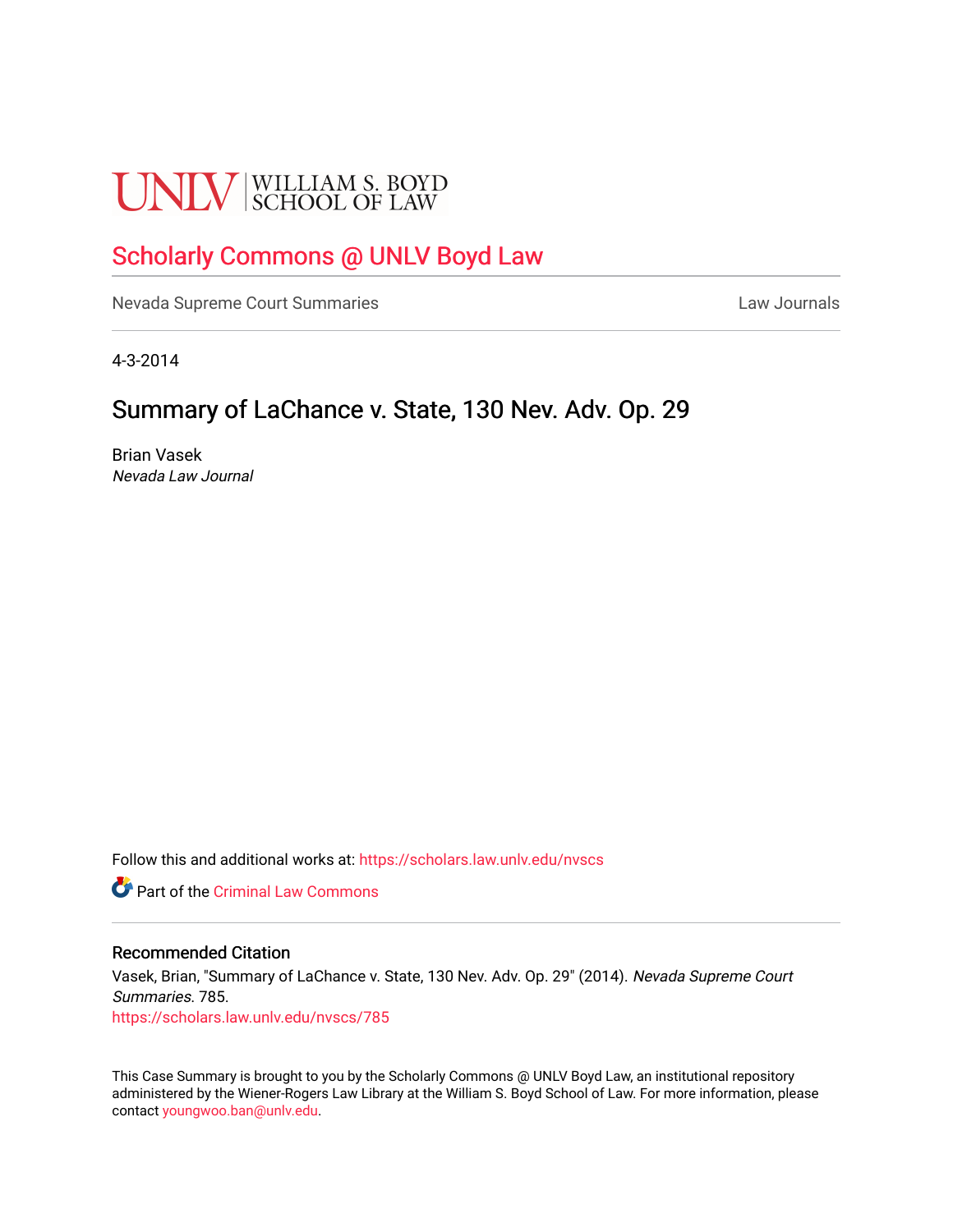## *LaChance v. State, 130 Nev. Adv. Op. 29 (Apr. 3, 2014)*<sup>1</sup>

### CRIMINAL LAW: LESSER INCLUDED OFFENSES, DOUBLE JEOPARDY & HABITUAL CRIMINAL STATUTES

#### **Summary**

The Court determined whether (1) the sufficiency of the evidence supported the defendant's domestic battery by strangulation and domestic battery causing substantial bodily harm convictions; (2) the convictions and sentences for possession with intent to sell and simple possession based on possession of the same controlled substance violates the Double Jeopardy Clause; (3) the defendant received adequate notice of the State's intent to seek habitual criminal status; and (4) the district court properly adjudicated the defendant as a habitual criminal.

#### **Disposition**

 Double jeopardy analysis is based solely on the elements of the principal offense, and simple possession is the lesser-included offense to possession with intent to sell. Even if a defendant is adjudicated as a habitual criminal and could be sentenced to a lengthier punishment for the lesser-included offense, this conviction must be vacated if also found guilty of possession with intent to sell.

#### **Factual and Procedural History**

Appellant, LaChance got into an argument with his girlfriend at his home. After slapping, punching, and choking her, she tried to escape. LaChance chased her down and continued to beat her. After a neighbor said she was calling the police, LaChance fled the scene. The girlfriend was treated at a hospital and suffered significant injuries to her ear, neck, abdomen, pelvis, and extremities. She now suffers from permanent shin splints, can no longer run, and also suffers from ongoing pain. Upon his arrest, LaChance had in his possession 4.6lbs of marijuana and several scales. A jury convicted LaChance of domestic battery by strangulation, domestic battery causing substantial bodily harm, possession of a controlled substance for the purpose of sale, possession of a controlled substance, false imprisonment, and unlawful taking of a motor vehicle.

 LaChance appeals, claiming the evidence was insufficient to support conviction for domestic battery by strangulation and domestic battery causing substantial bodily harm.

#### **Discussion**

#### *Sufficiency of the evidence*

The Court considers sufficiency of the evidence attacks by reviewing the evidence in the light most favorable to the prosecution to determine whether a "rational trier of fact could have found the essential elements of the crime beyond a reasonable doubt."<sup>2</sup>

<sup>&</sup>lt;sup>1</sup> By Brian Vasek.

<sup>&</sup>lt;sup>2</sup> Mitchell v. State, 124 Nev. 807, 816, 192 P.3d 721, 727 (2008).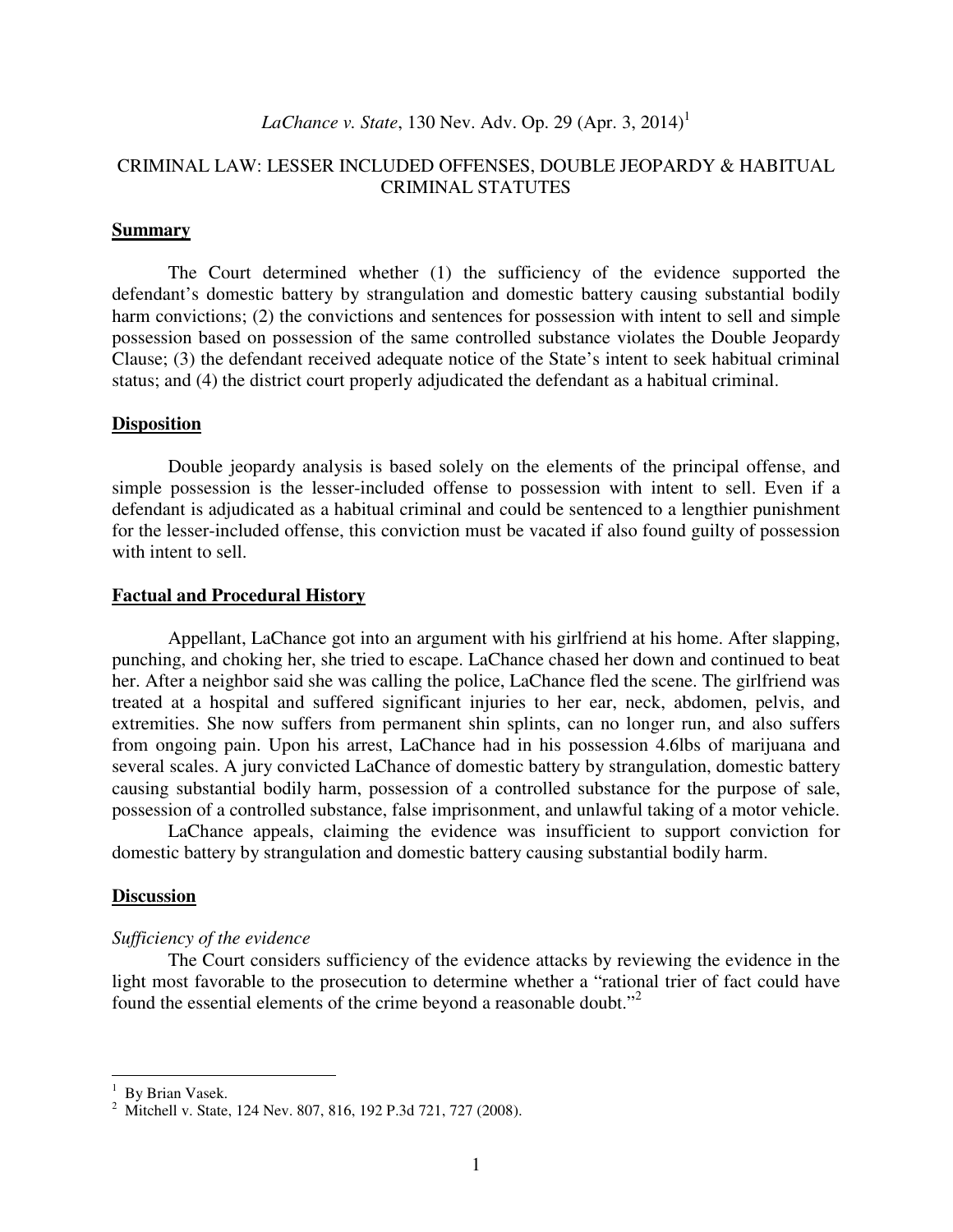#### *Domestic battery by strangulation*

 The Court rejected LaChance's challenge to the sufficiency of the evidence supporting the conviction for domestic battery by strangulation. LaChance argued that only speculation and ambiguous statements support this conviction and any difficulty in breathing resulted from the victim's anxiety. Noting the Legislature defined strangulation as "impeding the normal breathing . . . by applying pressure on the throat or neck," the Court concluded that a rational trier of fact could have found beyond a reasonable doubt that LaChance strangled the victim and affirmed the conviction.

#### *Domestic battery causing substantial bodily harm*

The Court also rejected LaChance's challenge of the sufficiency of the evidence supporting the "substantial bodily harm" element of the domestic battery causing substantial bodily harm conviction. LaChance argued that where this element is based on prolonged pain, the pain must also be substantial. The Court rejected this contention observing that existing case law states that liability for "prolonged physical pain" arises when "some physical suffering or injury  $\dots$  lasts longer than the pain immediately resulting" from the battery.<sup>3</sup> Noting the severity of the victim's injuries, including permanent shin splints and hearing loss in one ear, the Court concluded that the State presented sufficient evidence to establish that the victim suffered prolonged physical pain and affirmed the conviction.

#### *Lesser-included offenses*

The Court agreed with LaChance's double jeopardy argument and vacated his conviction for simple possession. LaChance argued that the convictions and sentences for possession with intent to sell and the lesser-included offense of simple possession based on the possession of the same controlled substance violated the Double Jeopardy Clause. The State responded that because the first offense includes a weight element and the second offense includes an intent element, simple possession is not a lesser-included offense of possession with intent to sell. The Court reviewed this claim for constitutional or plain error.<sup>4</sup>

The Double Jeopardy Clause protects against multiple punishments for the same offense, but it does not prohibit multiple punishments if the Legislature clearly authorizes them.<sup>5</sup> If legislative intent is unclear, the *Blockburger* test determines the permissibility of multiple punishments for the same offense.<sup>6</sup> Under *Blockburger*, a person cannot be convicted of a greater- and lesser-included offense when "the offense in question cannot be committed without committing the lesser offense."

In Nevada, the statute for possession with an intent to sell states that "it is unlawful for a person to possess for the purpose of sale. . . any controlled substance classified in schedule I or II."<sup>8</sup> The simple possession statute states that "[a] person shall not knowingly or intentionally possess a controlled substance."<sup>9</sup>

 The Court concluded the elements of simple possession are included in the elements for possession with intent to sell, and if convicted of possession with intent to sell, the defendant

<sup>3</sup> Collins v. State, 125 Nev. 60, 64, 203 P.3d 90, 92–93 (2009).

<sup>4</sup> Mclellan v. State, 124 Nev. 263, 269, 182 P.3d 106, 110 (2008).

<sup>5</sup> Missouri v. Hunter, 459 U.S. 359, 366 (1983).

<sup>6</sup> Jackson v. State, 128 Nev. \_\_, \_\_, 291 P.3d 1274, 1278 (2012).

<sup>7</sup> Estes v. State, 122 Nev. 1123, 1143, 146 P.3d 1114, 1127 (2006)

<sup>8</sup> NEV. REV. STAT. § 453.337(1).

 $9$  Nev. Rev. Stat. 453.336(1).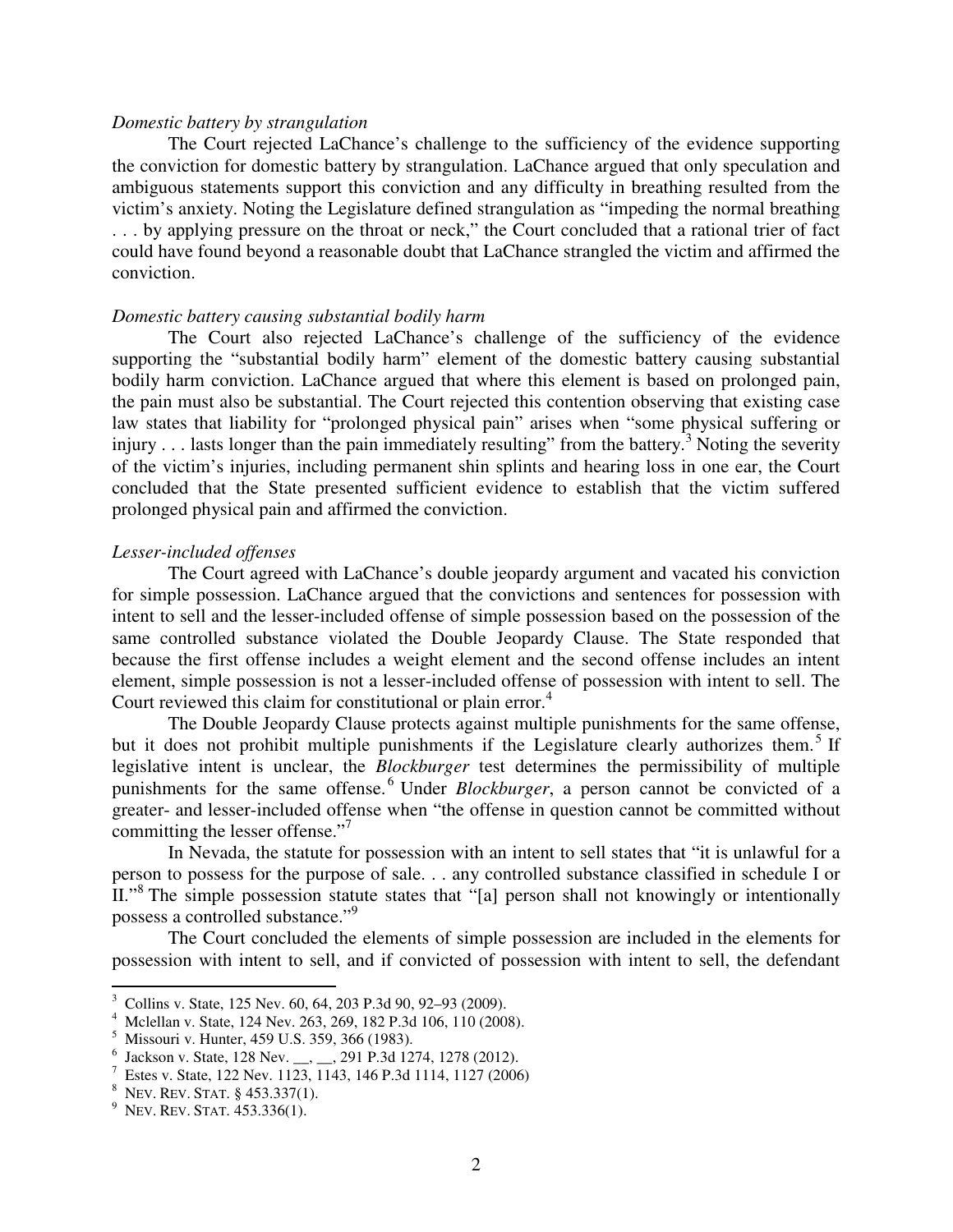would also be convicted of simple possession. Therefore, the Court determined the conviction for both offenses violates double jeopardy. $^{10}$ 

 Having determined that the dual conviction violated double jeopardy, the Court vacated LaChance's conviction for simple possession, the lesser included offense. While the Court typically vacates the conviction with the lesser sentence, LaChance's adjudication as a habitual criminal complicated this case. The State argued that because the simple possession conviction, enhanced pursuant to the habitual criminal adjudication, yielded a longer sentence than the possession of a controlled substance for the purpose of sale, the latter sentence should be vacated. The Court rejected this argument, noting that double jeopardy doctrine requires comparing the range of punishments only for the principle offense.

#### *Notice of intent to seek habitual criminal adjudication*

 The Court rejected LaChance's argument that the district court committed plain error and violated his constitutional rights by allowing habitual criminal adjudication without an arraignment indicating that the State was seeking habitual criminal treatment. The Court rejected this argument for two reasons. First, LaChance agreed to the procedure used in this case. Second, the clear purpose of the habitual criminal statute is to ensure that the defendant has notice that the State will request this status. In the present case, LaFrance had written notice. Moreover, habitual criminal adjudication is not an offense but a status determination not subject to jury determination. Therefore, there is no need for a preliminary hearing or arraignment. Since LaChance did not have those rights as to habitual criminal allegation, the error could not have substantially affected those rights.

#### *Adjudicating La Chance as a habitual criminal*

The Court affirmed the district court's decision to adjudicate LaChance as a habitual criminal. Adjudicating a defendant as a habitual criminal is "subject to the broadest kind of judicial discretion."<sup>11</sup> In determining if a finding of habitual criminal is proper, "this court looks" to the record as a whole to determine whether the sentencing court actually exercised its discretion."<sup>12</sup> A sentencing court meets its obligations so long as it "was not operating under a misconception of the law regarding the discretionary nature of a habitual criminal adjudication."<sup>13</sup> Moreover, in considering the enhancement, the "court may consider facts such as a defendant's criminal history, mitigation evidence, victim impact statements and the like."<sup>14</sup>

The court may "dismiss a count under NRS 207.010 when the prior offenses are stale or trivial, or in other circumstances where an adjudication of habitual criminality would not serve the purposes of the statute or the interests of justice."<sup>15</sup> The "habitual criminality statute exists to

 $10$  Though the State relies on the additional weight element for possession with intent to sell to distinguish the offenses, the weight element is a factor to be considered at sentencing and is not an element of the offense for purposes of *Blockburger.* The weight does not affect guilt but determines the sentence for simple possession of a controlled substance. All of the elements of simple possession are included in the elements of possession with intent to sell. It is irrelevant that possession with intent to sell has an additional intent element that is not an element of simple possession for purposes of a double jeopardy analysis.

<sup>11</sup> Tanksley v. State, 113 Nev. 997, 1004, 946 P.2d 148, 152 (1997).

<sup>&</sup>lt;sup>12</sup> O'Neill v. State, 123 Nev. 9, 16, 153 P.3d 38, 43 (2007).

<sup>13</sup> *Id.*

<sup>14</sup> *Id.*

<sup>&</sup>lt;sup>15</sup> French v. State, 98 Nev. 235, 237, 645 P.2d 440, 441 (1982).